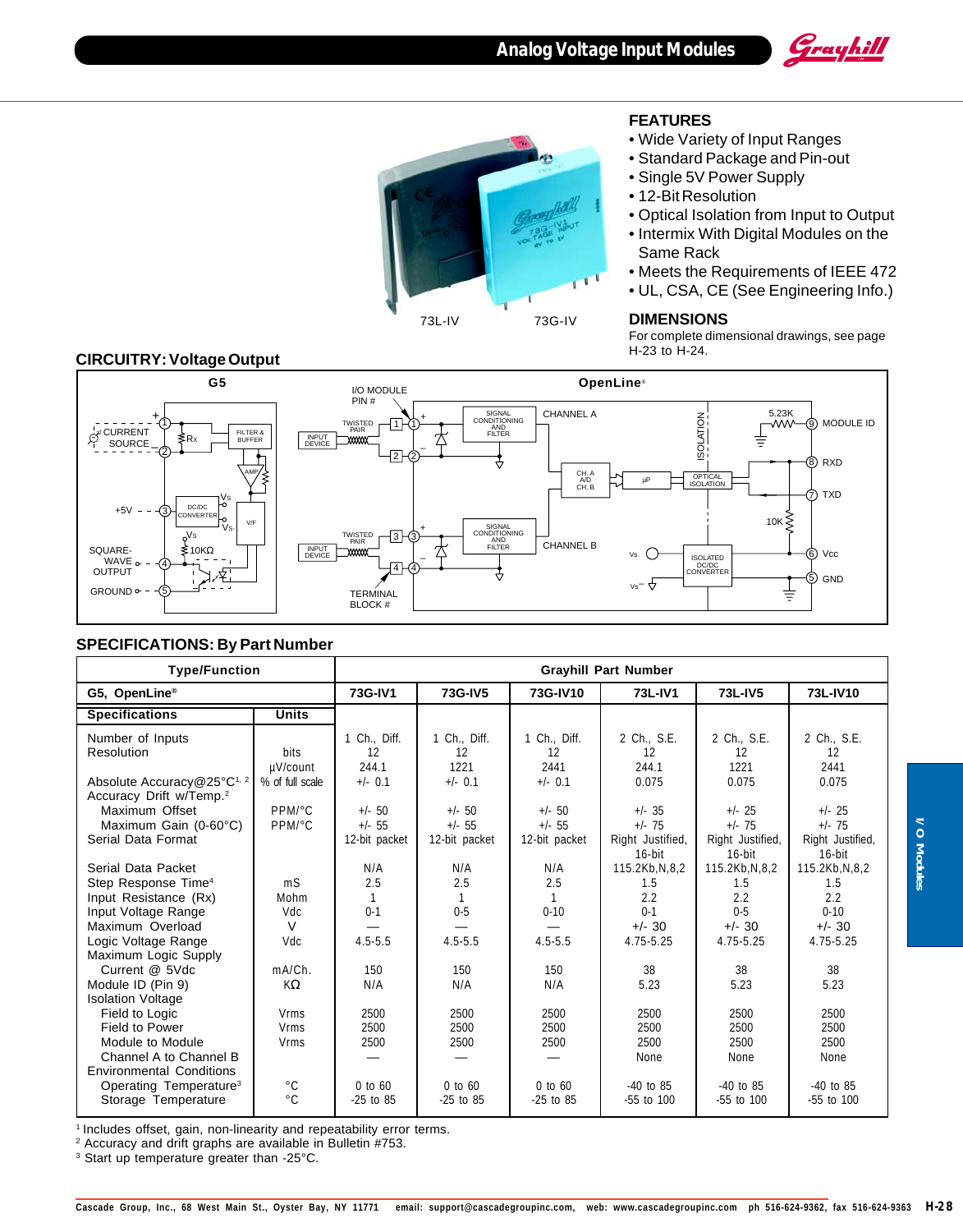

# **SPECIFICATIONS: By Part Number**

| <b>Type/Function</b>                     | <b>Grayhill Part Number</b> |               |               |                         |                         |
|------------------------------------------|-----------------------------|---------------|---------------|-------------------------|-------------------------|
| G5, OpenLine®                            |                             | 73G-IV5B      | 73G-IV10B     | 73L-IV5B                | 73L-IV10B               |
| <b>Specifications</b>                    | <b>Units</b>                |               |               |                         |                         |
| Number of Inputs                         |                             | 1 Ch., Diff.  | 1 Ch., Diff.  | 2 Ch., S.E.             | 2 Ch., S.E.             |
| <b>Resolution</b>                        | <b>bits</b>                 | 12            | 12            | 12                      | 12                      |
|                                          | mV/count                    | 2.44          | 4.88          | 2.44                    | 4.88                    |
| Absolute Accuracy @ 25°C <sup>1, 2</sup> | % of full scale             | $+/-0.1$      | $+/-$ 0.1     | 0.075                   | 0.075                   |
| Accuracy Drift w/Temp. <sup>2</sup>      |                             |               |               |                         |                         |
| Maximum Offset                           | PPM/°C                      | $+/-$ 50      | $+/- 50$      | $+/- 25$                | $+/- 25$                |
| Maximum Gain (0 to $60^{\circ}$ C)       | PPM/°C                      | $+/- 55$      | $+/- 55$      | $+/- 75$                | $+/- 75$                |
| Serial Data Format                       |                             | 12-bit packet | 12-bit packet | Right Justified, 16-bit | Right Justified, 16-bit |
| Serial Data Packet                       |                             |               |               | 115.2Kb, N, 8,2         | 115.2Kb, N, 8,2         |
| Step Response Time <sup>3</sup>          | m <sub>S</sub>              | 2.5           | 2.5           | 1.5                     | 1.5                     |
| Input Resistance (Rx)                    | Mohm                        |               |               | 2.2                     | 2.2                     |
| Input Voltage Range                      | Vdc                         | $-5$ to $5$   | $-10$ to 10   | $-5$ to $5$             | $-10$ to $10$           |
| Maximum Overload                         | $\mathsf{V}$                |               |               | $+/- 30$                | $+/- 30$                |
| Logic Voltage Range                      | Vdc                         | $4.5 - 5.5$   | $4.5 - 5.5$   | 4.75-5.25               | 4.75-5.25               |
| Maximum Logic Supply Current@5Vdc        | mA/Ch.                      | 150           | 150           | 38                      | 38                      |
| Module ID (Pin 9)                        | KΩ                          | N/A           | N/A           | 5.23                    | 5.23                    |
| <b>Isolation Voltage</b>                 |                             |               |               |                         |                         |
| Field to Logic                           | <b>Vrms</b>                 | 2500          | 2500          | 2500                    | 2500                    |
| Field to Power                           | <b>Vrms</b>                 | 2500          | 2500          | 2500                    | 2500                    |
| Module to Module                         | <b>Vrms</b>                 | 2500          | 2500          | 2500                    | 2500                    |
| Channel A to Channel B                   |                             |               |               | None                    | None                    |
| <b>Environmental Conditions</b>          |                             |               |               |                         |                         |
| Operating Temperature                    | $^{\circ}$ C                | $0$ to $60$   | $0$ to $60$   | $-40$ to 85             | $-40$ to 85             |
| Storage Temperature                      | $^{\circ}$ C                | $-25$ to 55   | $-25$ to 85   | $-55$ to $100$          | -55 to 100              |
|                                          |                             |               |               |                         |                         |

| <b>Type/Function</b>                       | <b>Grayhill Part Number</b> |               |               |                         |                         |
|--------------------------------------------|-----------------------------|---------------|---------------|-------------------------|-------------------------|
| G5, OpenLine®                              | 73G-IV50M                   | 73G-IV100M    | 73L-IV50M     | 73L-IV100M              |                         |
| <b>Specifications</b>                      | <b>Units</b>                |               |               |                         |                         |
| Number of Inputs                           |                             | 1 Ch., Diff.  | 1 Ch., Diff.  | 2 Ch., S.E.             | 2 Ch., S.E.             |
| Resolution                                 | bits                        | 12            | 12            | 12                      | 12                      |
|                                            | µV/Count                    | 12.2          | 24.4          | 12.2                    | 24.4                    |
| Absolute Accuracy $@$ 25°C <sup>1, 2</sup> | % of full scale             | $+/-$ 0.1     | $+/-$ 0.1     | 0.07                    | 0.07                    |
| Accuracy Drift w/Temp. <sup>2</sup>        |                             |               |               |                         |                         |
| Maximum Offset                             | PPM/°C                      | $+/-$ 50      | $+/- 50$      | $+/- 35$                | $+/- 35$                |
| Maximum Gain (0 to $60^{\circ}$ C)         | PPM/°C                      | $+/-$ 55      | $+/- 55$      | $+/- 75$                | $+/- 75$                |
| Serial Data Format                         |                             | 12-bit packet | 12-bit packet | Right Justified, 16-bit | Right Justified, 16-bit |
| Serial Data Packet                         |                             |               |               | 115.2Kb, N, 8, 2        | 115.2Kb, N, 8, 2        |
| Step Response Time <sup>3</sup>            | m <sub>S</sub>              | 2.5           | 2.5           | 1.5                     | 1.5                     |
| Input Resistance (Rx)                      | Mohm                        |               |               | 2.2                     | 2.2                     |
| Input Voltage Range                        | mV                          | $0 - 50$      | $0 - 100$     | $0 - 50$                | $0 - 100$               |
| Maximum Overload                           | $\vee$                      |               |               | $+/- 30$                | $+/- 30$                |
| Logic Voltage Range                        | Vdc                         | $4.5 - 5.5$   | $4.5 - 5.5$   | 4.75-5.25               | 4.75-5.25               |
| Maximum Logic Supply Current@5Vdc          | mA/Ch.                      | 150           | 150           | 30                      | 30                      |
| Module ID (Pin 9)                          | $K\Omega$                   | N/A           | N/A           | 5.23                    | 5.23                    |
| <b>Isolation Voltage</b>                   |                             |               |               |                         |                         |
| Field to Logic                             | <b>Vrms</b>                 | 2500          | 2500          | 2500                    | 2500                    |
| Field to Power                             | <b>Vrms</b>                 | 2500          | 2500          | 2500                    | 2500                    |
| Module to Module                           | <b>Vrms</b>                 | 2500          | 2500          | 2500                    | 2500                    |
| Channel A to Channel B                     |                             | N/A           | N/A           | None                    | None                    |
| <b>Environmental Conditions</b>            |                             |               |               |                         |                         |
| <b>Operating Temperature</b>               | $^{\circ}$ C                | $0$ to $60$   | $0$ to $60$   | $-40$ to 85             | $-40$ to 85             |
| Storage Temperature                        | $^{\circ}$ C                | $-25$ to 85   | $-25$ to 85   | -55 to 100              | -55 to 100              |

1 Includes offset, gain, non-linearity and repeatability error terms.

2 Accuracy and drift graphs are available in Bulletin #753.

<sup>3</sup> Start up temperature greater than -25°C.